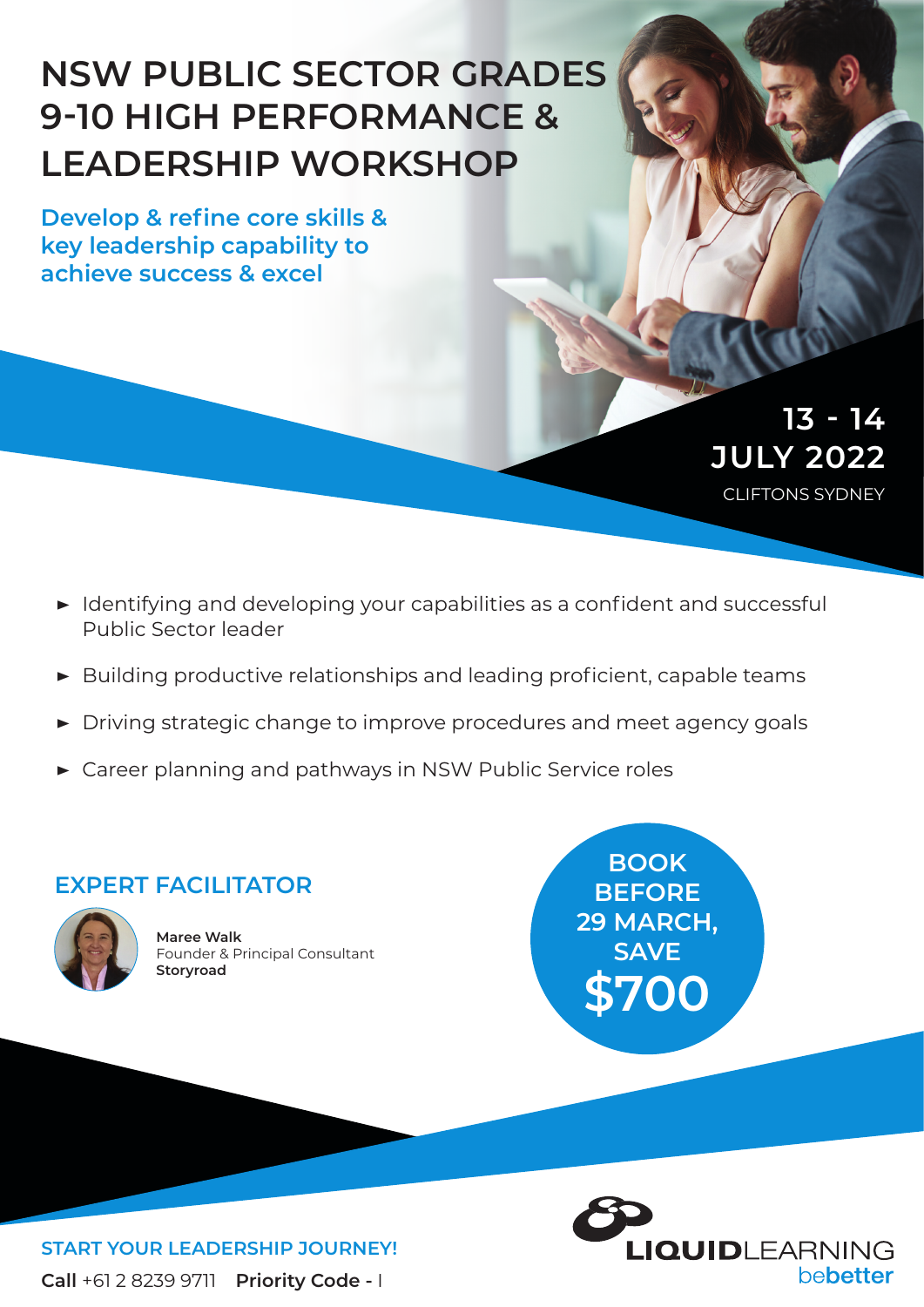## **ABOUT THE EVENT**

Change and uncertainty within our new working environment, as well as ongoing transformation in the NSW State Public Service creates a greater need for effective leadership performance across all levels. Public Sector leaders are required to undertake work of a more complex nature, operating in an autonomous and strategic manner. As such, emerging leaders eager to take their career to the next level must be better equipped with the appropriate tools and strategies to achieve success. This is particularly true at the Grade 9-10 banded level, which requires strategic awareness and effective engagement with senior leadership.

Aimed at Grade 9-10 level officers and management, this two-day workshop will provide you with an opportunity to advance core skills and explore the emerging leadership capabilities required for effective Grade 9-10 level management. You will explore the core attributes required for successful leadership within the NSW Public Service and delve into practical strategies relating to leading productive teams to perform at a higher level to reach your full leadership potential.

# **Group Discounts Constants Constants Available!**



25% off Standard Rate Team of 10+



20% off Standard Rate Team of 8 - 9



15% off Standard Rate Team of  $5 - 7$ 



10% off Standard Rate Team of 3 - 4

# **DAY ONE**

#### **Personal leadership values**

- **▶** The capabilities, attributes and skills of an effective leader
- **▶** Identify your core values and goals as a leader
- **▶** Advocate your value as a leader

#### **Adaptive leadership approaches to strategic challenges**

- **▶** Develop personal strategies for breaking through current leadership challenges
- **▶** Identify and monitor changes that impact your work environment
- **▶** Trust your initiative and judgement

#### **Emotional Intelligence (EQ)**

- **▶** Understand your EQ and its impact on the way you are perceived as a leader
- **▶** Harness EQ to focus attention
- **▶** Evaluate your EQ level and identify opportunities for further growth

#### **Effective and practical decision-making**

- **▶** Make autonomous and independent decisions
- **▶** Draw on your experience, knowledge and judgement to make the most effective decisions
- **▶** How to deal with complex issues making the

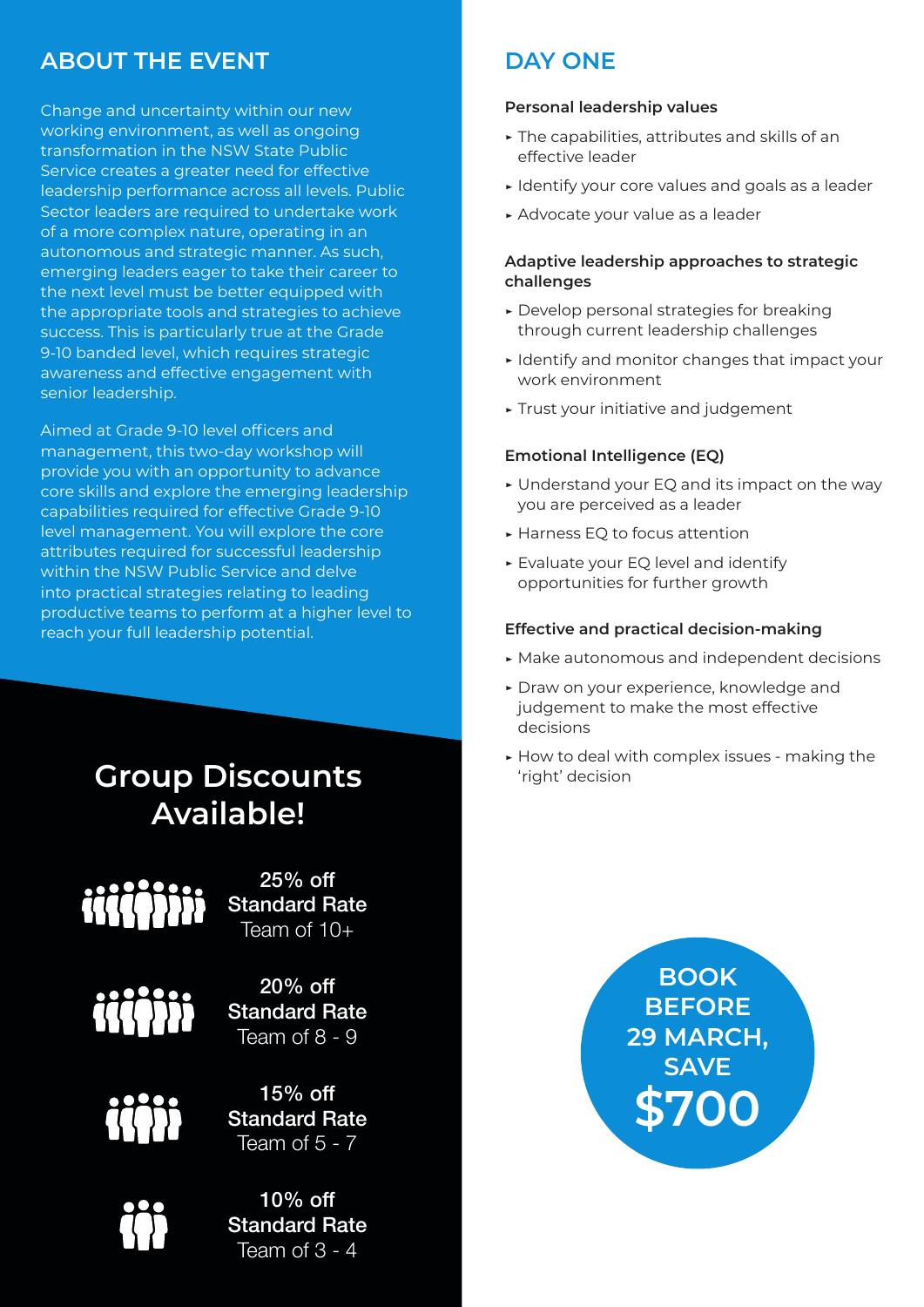# **DAY TWO**

### **Lead and manage high performance teams**

- **▶** Maintain team cohesion and build productive relationships
- **▶** Understand the differences between technical management and people leadership
- **▶** Leverage your own leadership skills to better motivate your team

### **Stakeholder engagement and management**

- **▶** Develop effective stakeholder relationships to achieve agency goals
- **▶** Identify and meet stakeholder needs and expectations
- **▶** Maintain strong internal and external networks

#### **Develop resilience to thrive in times of change**

- **▶** Tools and techniques to deliver change under varied change frameworks
- **▶** Support your team, organisation and stakeholders through change
- **▶** Implement policies and procedures that reflect and embrace change

#### **Core approaches for NSW Public Sector Leaders to advance their confidence in their capabilities**

- **▶** Be an authentic leader and communicator
- **▶** Foster resilience for authentic and future career development
- **▶** Plan and commit to actions that will lead to success



# **WHAT OUR DELEGATES ARE SAYING**



*Fantastic initiation to leadership/ management with some real practical tools to take back and implement in the workplace. Extremely motivating and thoughtprovoking. Has Given me an insight into how leadership/management skills influence the workplace*  $\bullet$ 



 $\boldsymbol{66}$  *Liquid Learning is more than just another conference - they create an experience of growth and inspiration through real human connection. With a breadth of delegates, interesting session styles, quality content and exceptional venues, these events are a professional and personal investment with true reward.*  $\overline{\mathbf{y}}$ 





## **YOUR FACILITATOR**

Maree is the founder and principal consultant at MW Consultancy. She is an experienced, in-demand leadership specialist focussed on coaching and mentoring across the public, private and not-for-profit sectors.

Maree was the Deputy Secretary, Programs and Service Design in the NSW Department of Family and Community Services (FACS), where she specialised in service design and delivery for FACS. Prior to becoming Deputy Secretary, Maree worked as the Chief Executive of Community Services. She also worked in the non-government sector and was the Chair of the Association of Children's Welfare Agencies (ACWA) – the peak body for child and family services in NSW.



**Maree Walk** Founder and Principal Consultant **Storyroad**